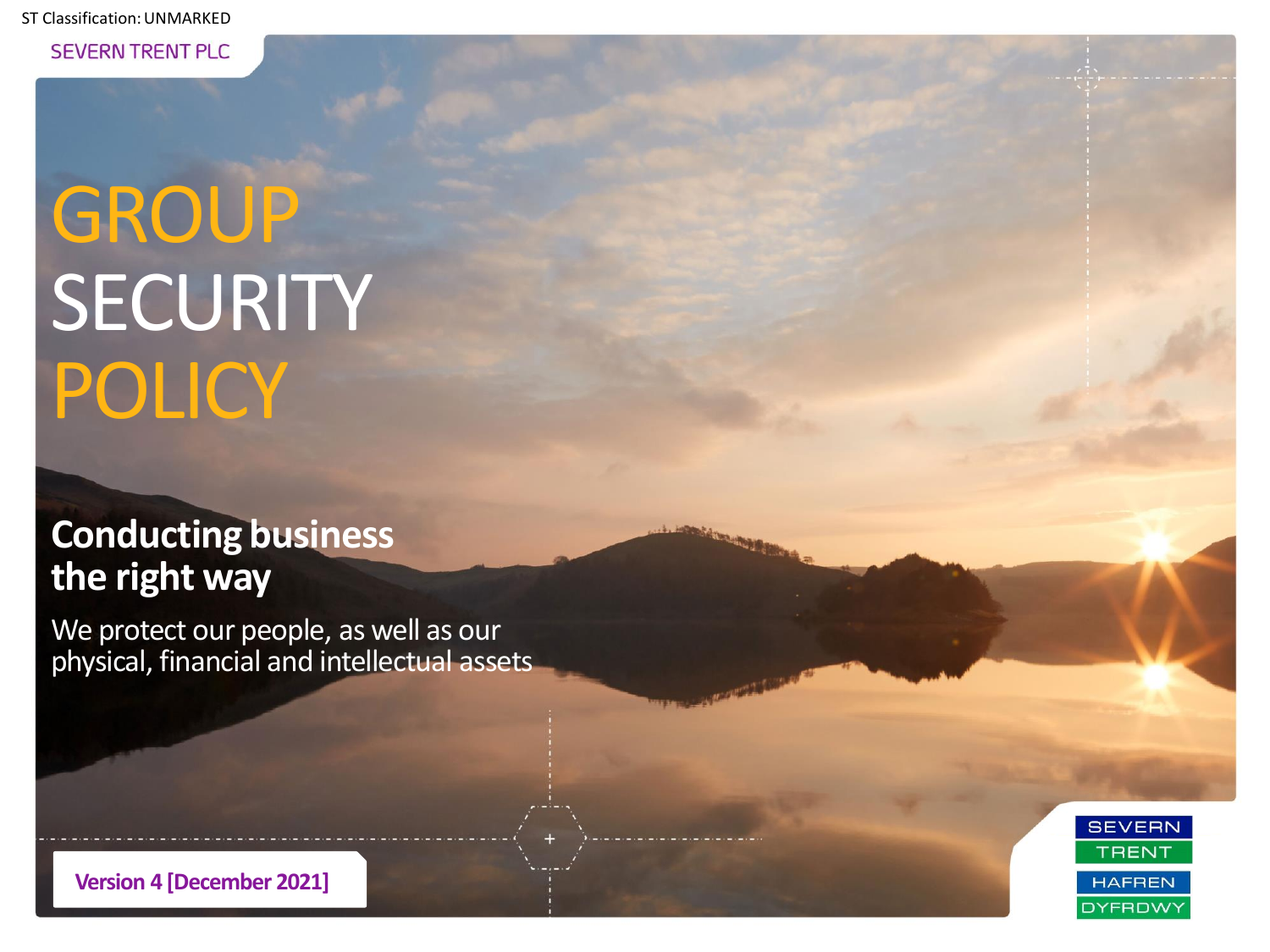### **CONDUCTING BUSINESS THE RIGHT WAY**

### **Our Values, Doing the Right Thing and Group Policies**

Our purpose is to serve our communities and build a lasting water legacy. Our vision is to be the most trusted water company. Our Values, our Doing the Right Thing code and our Group Policies are the foundation for how we operate to achieve our purpose and to become the most trusted water company. They help us to make the right decisions and provide guidance where needed. Acting with Integrity is one of our Core Values, and we must never compromise it.

### **Your Commitment to this Policy**

- •**T**o conduct yourself with Integrity and comply with the law
- •**R**ecognise that your decisions have an impact on others have high standards
- •**U**nequivocally expect responsible and ethical decisions from others
- •**S**peak up if you observe behaviours that are not consistent with our Values
- •**T**irelessly adhere to our Value of Acting with Integrity

### **Our Purpose**

• **Taking care of Life's Essentials**

### **Our values**

- Taking **Pride**
- Embracing **Curiosity**
- Having **Courage**
- Showing **Care**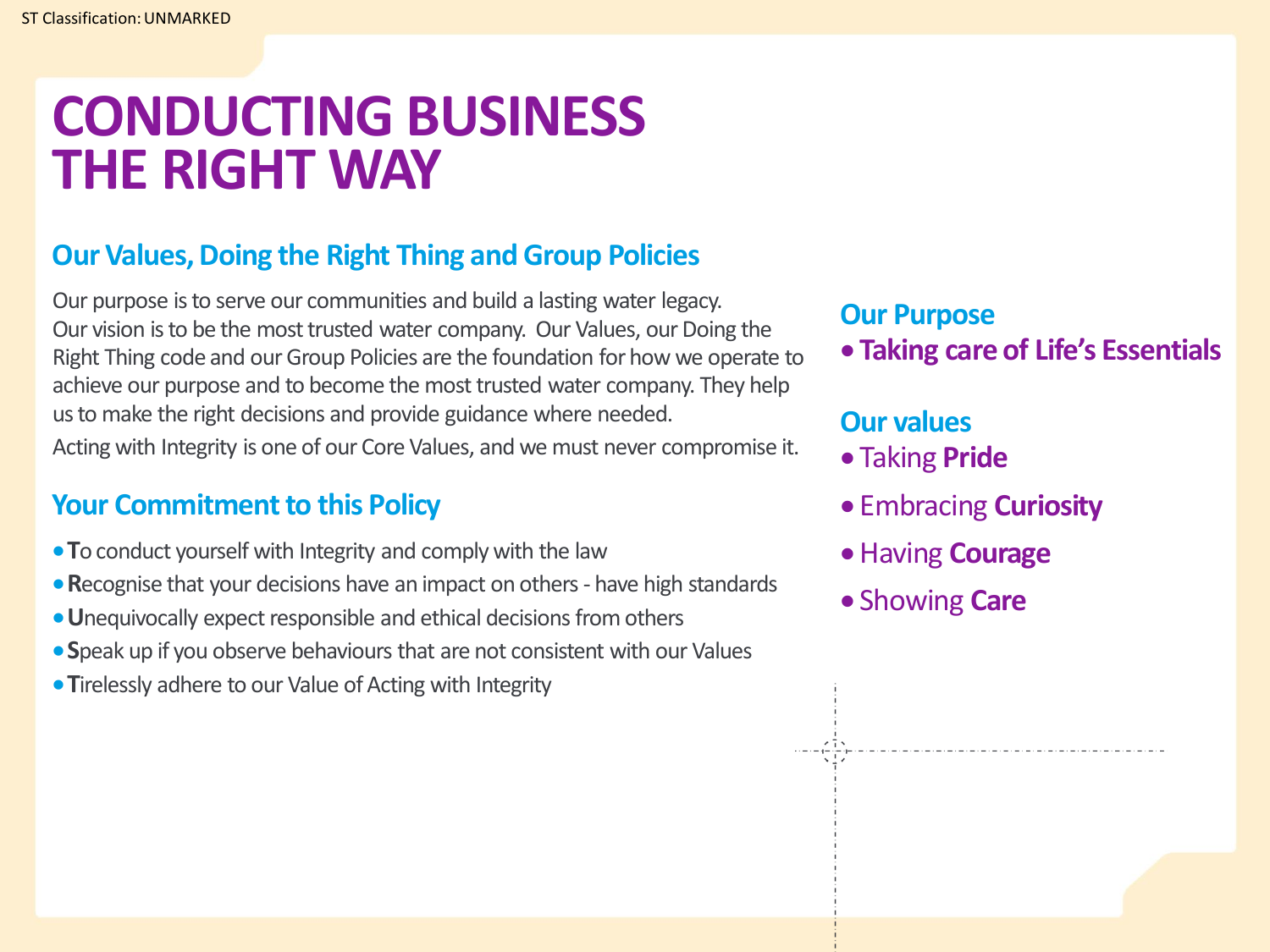## **INTRODUCTION**

### **We must safeguard our company assets**

Effective Security & Resilience (Preparedness) is central to how we handle many of the challenges facing Severn Trent. It is vital for maintaining customer, employee and shareholder confidence and for the effective, efficient and safe conduct of our business areas.

There are many threats and hazards that can impact on Severn Trent's ability to deliver its products and services to its customers. These are wide ranging and include fraud, theft, organised crime, extreme weather events, asset or system failures and terrorism.

This policy aims to minimise the likelihood of a threat being realised through the use of appropriate security solutions that reduce the impact of these threats through the deployment of robust response and recovery measures.

### **Scope**

Our Group Security Policy applies to you if you are employed by or carry out work on behalf of Severn Trent Plc and extends to any Severn Trent group company, employees, contractors, temporary staff and agency workers.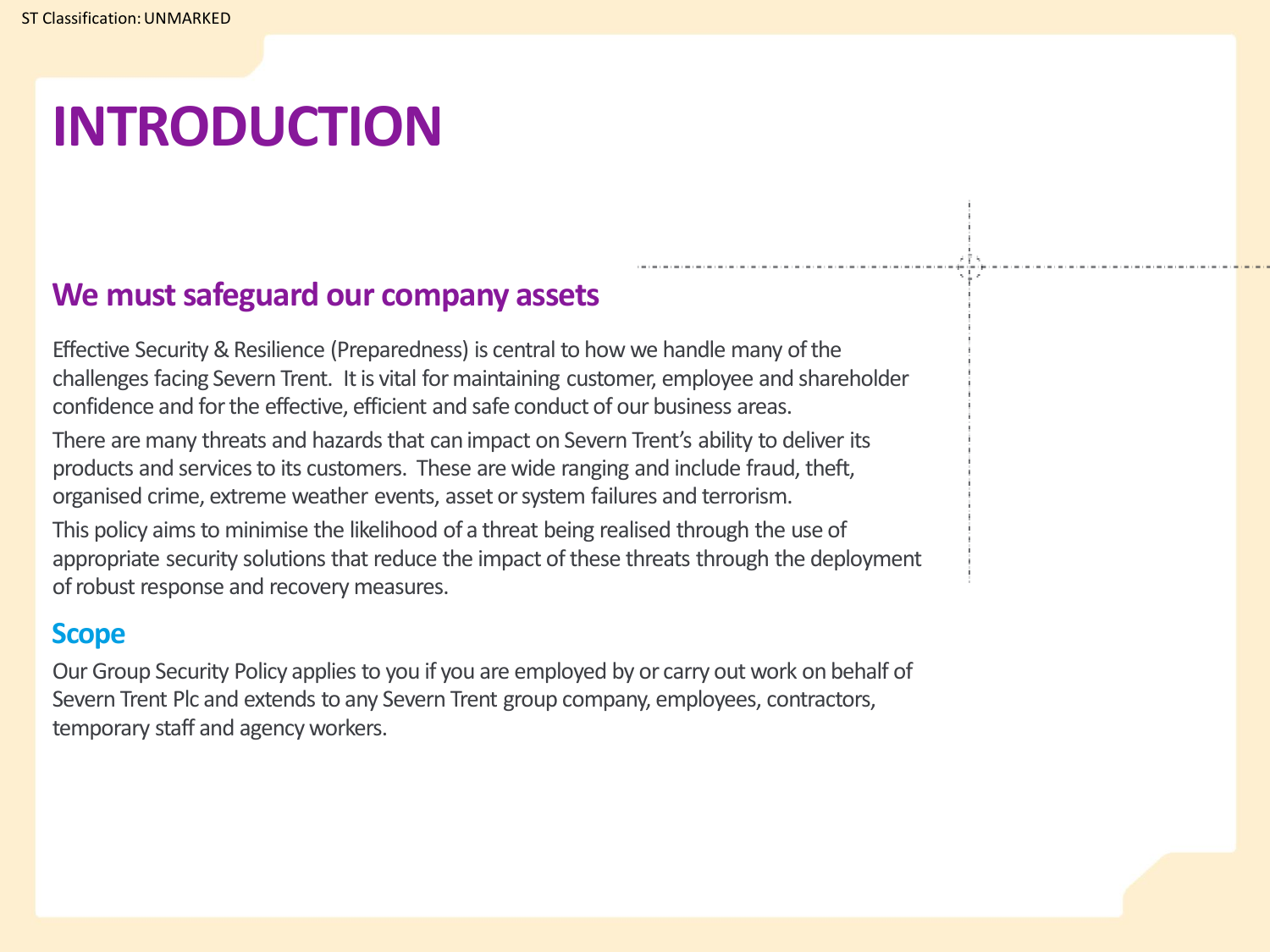## **POLICY**

### **Protective Security and Resilience:**

This policy covers 2 main areas:

- 1) Protective Security, split across Physical, Cyber, People and Information;
- 2) Resilience (Preparedness), split across Business Continuity, Emergency Planning and Incident Management;

#### Overall Severn Trent is **committed to**:

- Protecting customers and their data using a risk-based approach to security
- Considering threats highlighted by Government through Security Agency Intelligence support and through official channels such as CPNI, CISP, CERT UK and NCSC

#### **Protective Security**

• Physical - we are committed to managing the security of our assets on a risk-based approach from the identified threats

- Cyber we are committed to protecting the confidentiality, integrity and availability of our network, systems and data on a risk-based approach.
- Information Security We are committed to protecting (i) any information we share and knowing it is reliable and accessible to agreed standards, and (ii) business data and our intellectual property (IP).
- People Severn Trent is committed to minimising the risk:
	- From the threat of an insider attack by staff, contractors and service providers
	- From the risk of harm to our staff and contractors whilst working and travelling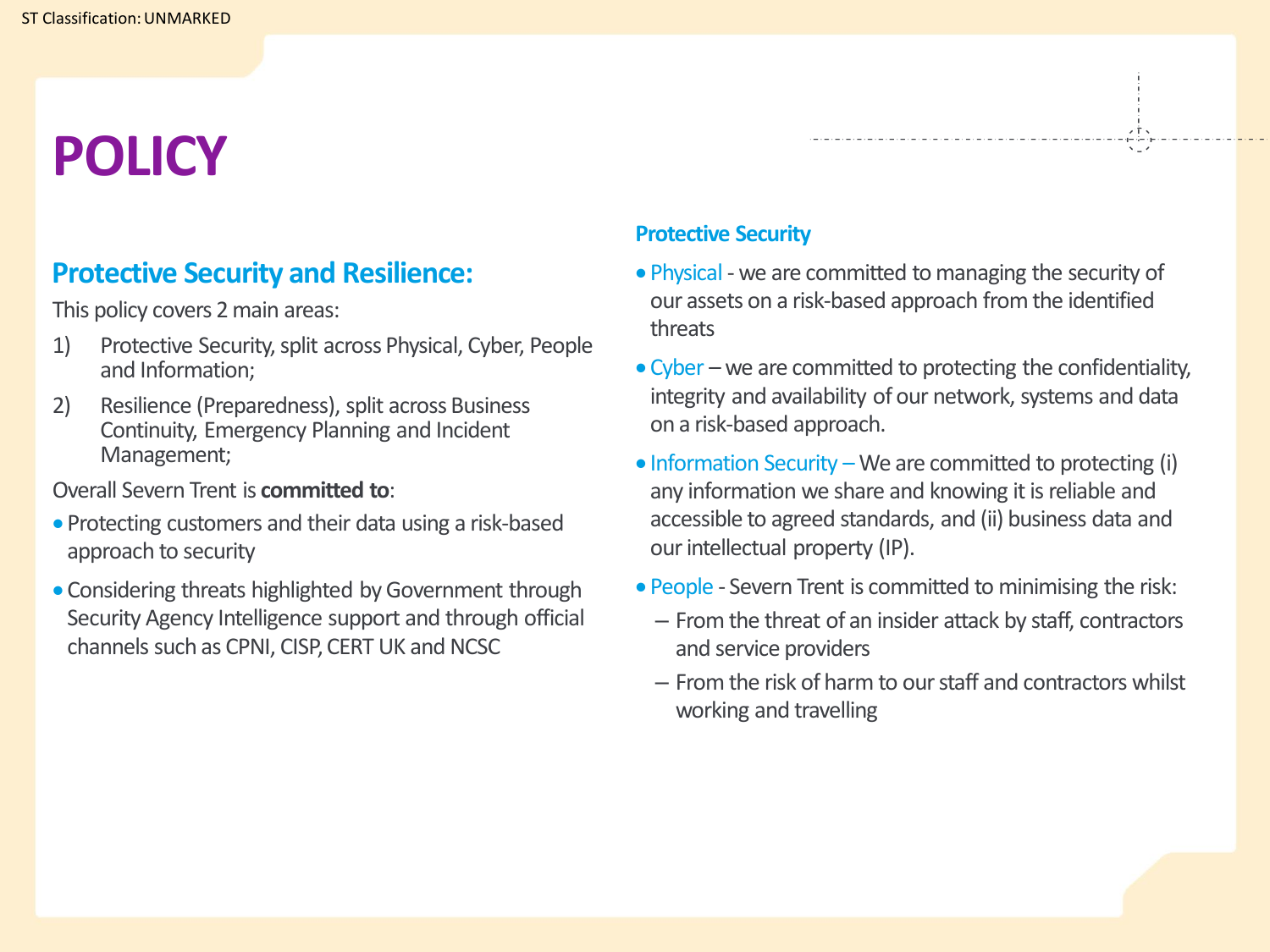## **Policy**

### **Resilience (Preparedness)**

We are committed to operating on a continuous basis during planned and unplanned interruptions.

- Preparedness We are committed to identifying and providing resources, plans and capabilities needed to deliver our essential services during disruptive events.
- Business Continuity Ensuring that we can maintain critical activities during company-wide business interruptions.
- Emergency Planning Understanding the key risks faced by the organisation and developing robust plans to mitigate them, in addition to supporting other companies and agencies.
- Incident Management -Operate with a consistent incident management framework and maintain appropriate numbers of competent employees.

### **Further Information:**

- Physical Security Standards
- Cyber Security Standards
- Joiners, Movers & Leaver Standard

- •Data Management Standard
- Business Continuity Standard
- Incident Management Standard
- Emergency Planning Standard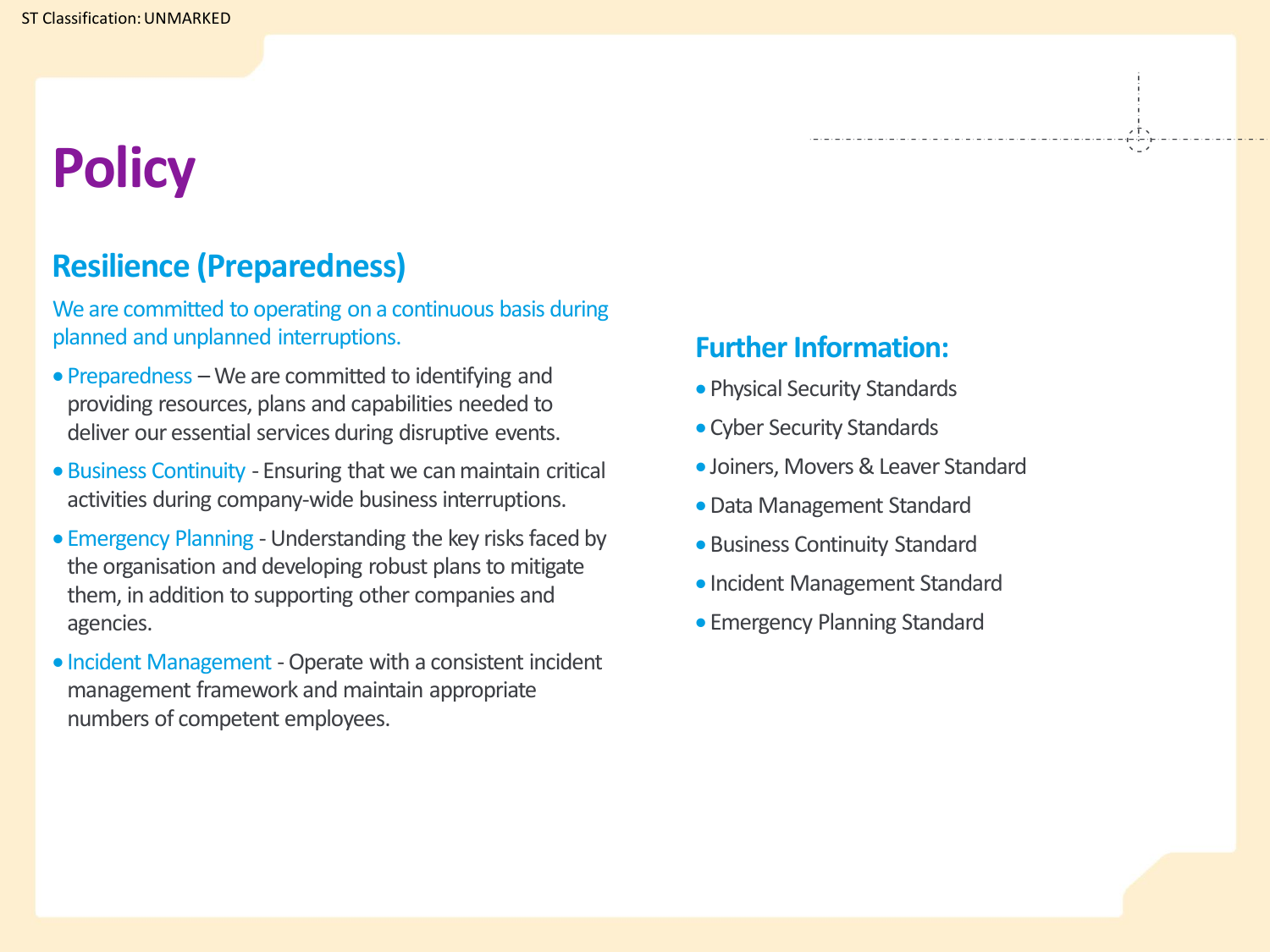## **RESPONSIBILITIES**

# DOING THE RIGHT THING

#### **Your Responsibility**

We are all responsible for security, whether it's to do with our people, equipment, property, information, knowledge or ideas. You need to consider and implement the commitments made in our Group Security Policy when performing your work activities and when making decisions.

#### **Leaders**

Leaders are responsible for making proper arrangements within their business areas to ensure compliance with this Group Security Policy.

#### **STEC**

The Severn Trent Executive Committee of the Severn Trent Plc Board provides regular oversight of this policy.